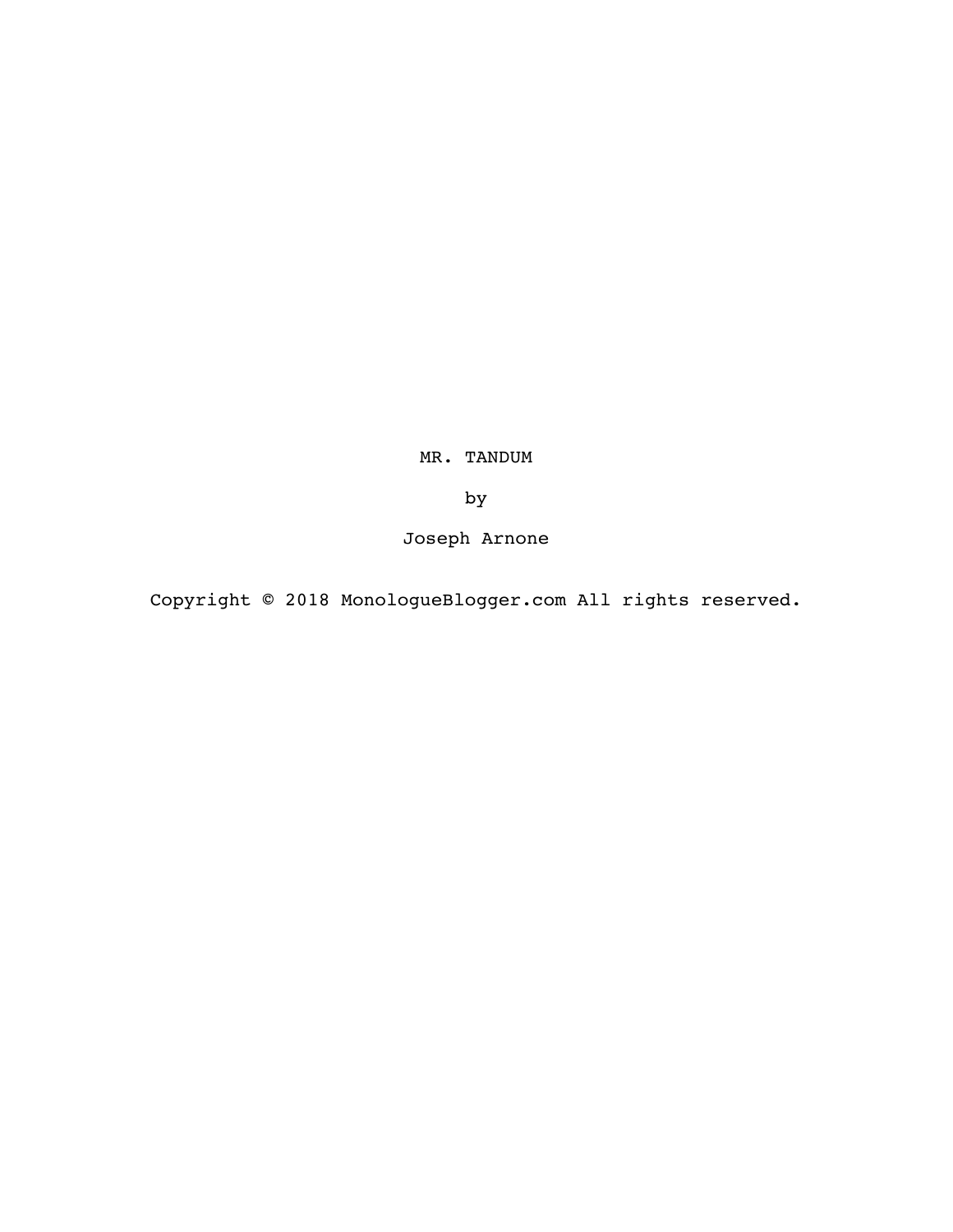INT. CHARLES' HOME - VICTORIAN ERA ENGLAND - EVENING

VICTORIA and FLORENCE are sitting down for afternoon tea and biscuits.

> VICTORIA You speak so very well of Mr. Tandum and yet, he is viewed as quite a radical amongst closed circles. He appears to be a bit, eccentric. Do you not agree, Florence?

(beat) There are people, rumors for lack of a better word, that describe Mr. Tandum as two men. On one hand he appears to be a genuine gentleman, yet, on the other hand he appears to be a savage beast. Which one is the real Mr. Tandum? I wonder.

It's always been advised to stay away from such confused men. If a man does not know his true calling, then why not simply look the other way? He doesn't seem to have the proper manner, the discipline, the correct demeanor of a Mr. Bennett or a Mr. Arnauld or my brother, Charles… (lowering her voice) I have also heard that Mr. Tandum's father was a bit of a reckless one…that he would abandon his family for long periods of time and travel across the country selling false cures and potions to the sick! This I know for certain. Mmm. Indeed. Point being my dear Florence, is that I have heard of a possible, oh, I don't really want to use the word…courtship…which surely must be falsified truth…between you and this Mr. Tandum. (she laughs) I am certain that such talk is ridiculous. One can only imagine where such fabrications of reality get made. (she chuckles) It is pure theatrics. But, where was I? Oh, yes!

(MORE)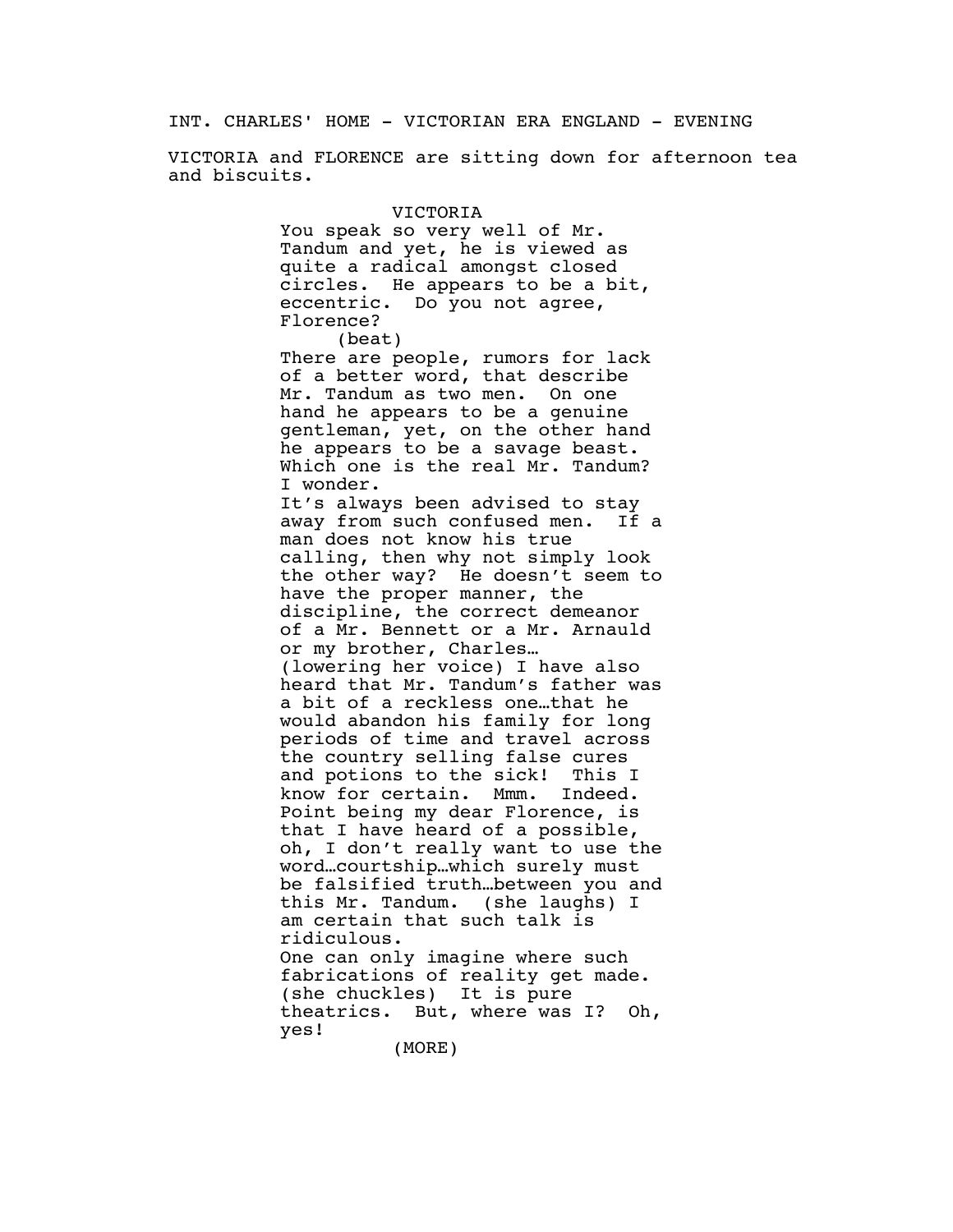May I remind you that my brother Charles will not hear of such nonsense, as I am most certain it will humiliate any further advancements he has in mind for you. Mmm. Indeed. There you are…can Friar offer you some more tea?

FLORENCE

Tea? I'm---

Enter Charles.

# CHARLES

So this is where all the sunshine went. I should have known. (placing umbrella down) It is quite a storm outside and it's bound to get worse.

Charles joins them at the table.

VICTORIA

I was just informing Florence about your interest in traveling abroad.

### CHARLES

Oh, were you? Why, yes, that is certainly something I am in need of doing. For both pleasure and business, really.

FLORENCE

I was always of the mind that one should never mix business and pleasure.

#### CHARLES

Apparently, who ever spoke such words must have done themselves a great bit of harm, I would imagine.

### VICTORIA

Indeed.

FLORENCE My father always dealt with matters in such a strict manner.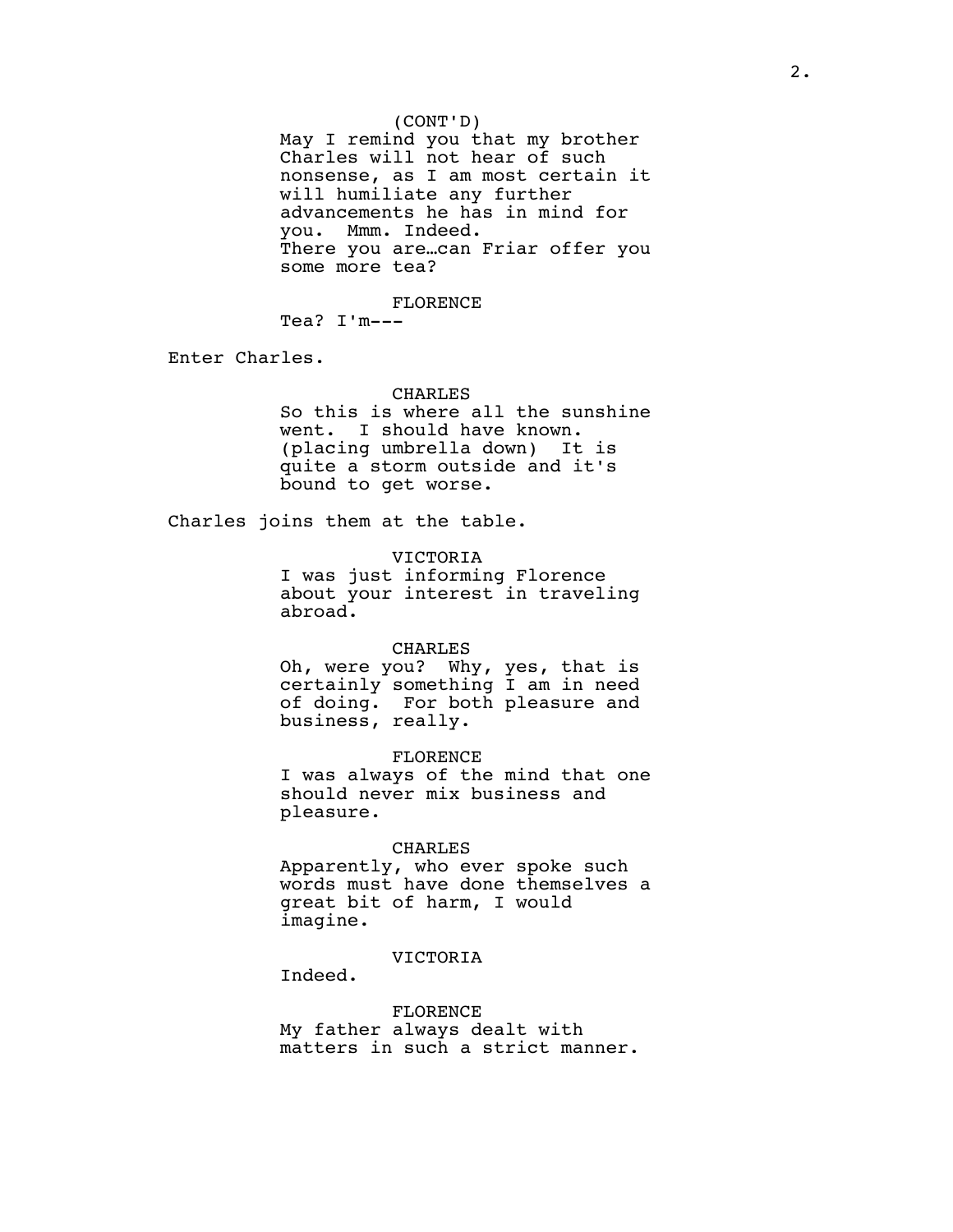CHARLES I see. Well, a little bit of joy amongst business---

FLORENCE My fathers joy was his business. (beat) Forgive me, if I have spoken out of turn. (she stands) I'm feeling a bit flush. Do you mind if I use the ladies room?

Charles stands.

CHARLES By all means. Would you like assistance?

FLORENCE

I'll manage...

Florence walks out of the room and down the hallway.

CHARLES Florence did not seem...she's upset.

VICTORIA Oh, it must be--

CHARLES Victoria, did you say something to her?

VICTORIA

Whatever do you mean? How dare you---

## CHARLES

Stop it! Don't take me for such a fool. I am all too wise to your wicked ways. Shh! Don't you dare utter one single word against me. You always seem to create problems, these little seeds that you plant, that suddenly grow and expand into wild choking vines for any person you decide to aim them at! I've seen it done all too often.

VICTORIA Charles, I am shocked by your accusation.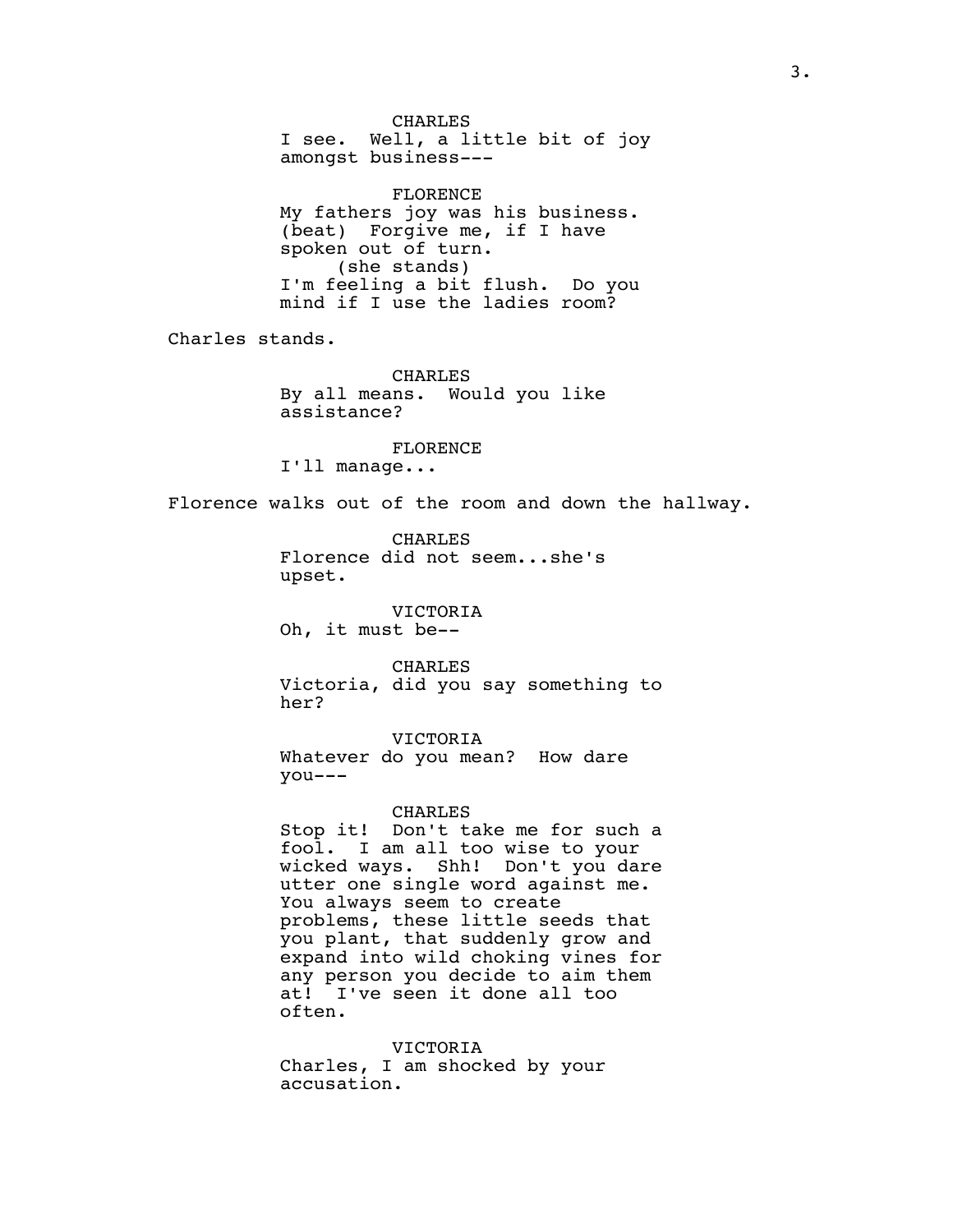CHARLES Victoria, if word gets back to me that you have poisoned my chance of happiness, so help me God, sister or no sister I will be sure to match evil against evil. Victoria shrieks. Is that clear? Go check on Mrs. Galloway before you embarrass yourself any further. Victoria stands up. Go! Do not disobey me. Victoria leaves the room. Mr. Friar! Friar enters the room. Mr. Friar...what was spoken while I was away? MR.FRIAR Mrs. Victoria spoke of a Mr. Tandum and a possible courtship with Mrs. Galloway. I'm sorry, sir. CHARLES Is there any truth to this? MR. FRIAR I have no way of knowing, sir. Would you like me to travel into town and place an inquiry? CHARLES No, please don't do that. From what you overheard, does it seem plausible? MR. FRIAR Sir, I must say in all honesty, that Mrs. Galloway, the sound in her voice, that is...sounded like a woman who was concerned. CHARLES Surely, this must have been due to the rumor...her reputation. MR. FRIAR I believe it alluded to something more, sir...but I cannot say for

certain.

4.